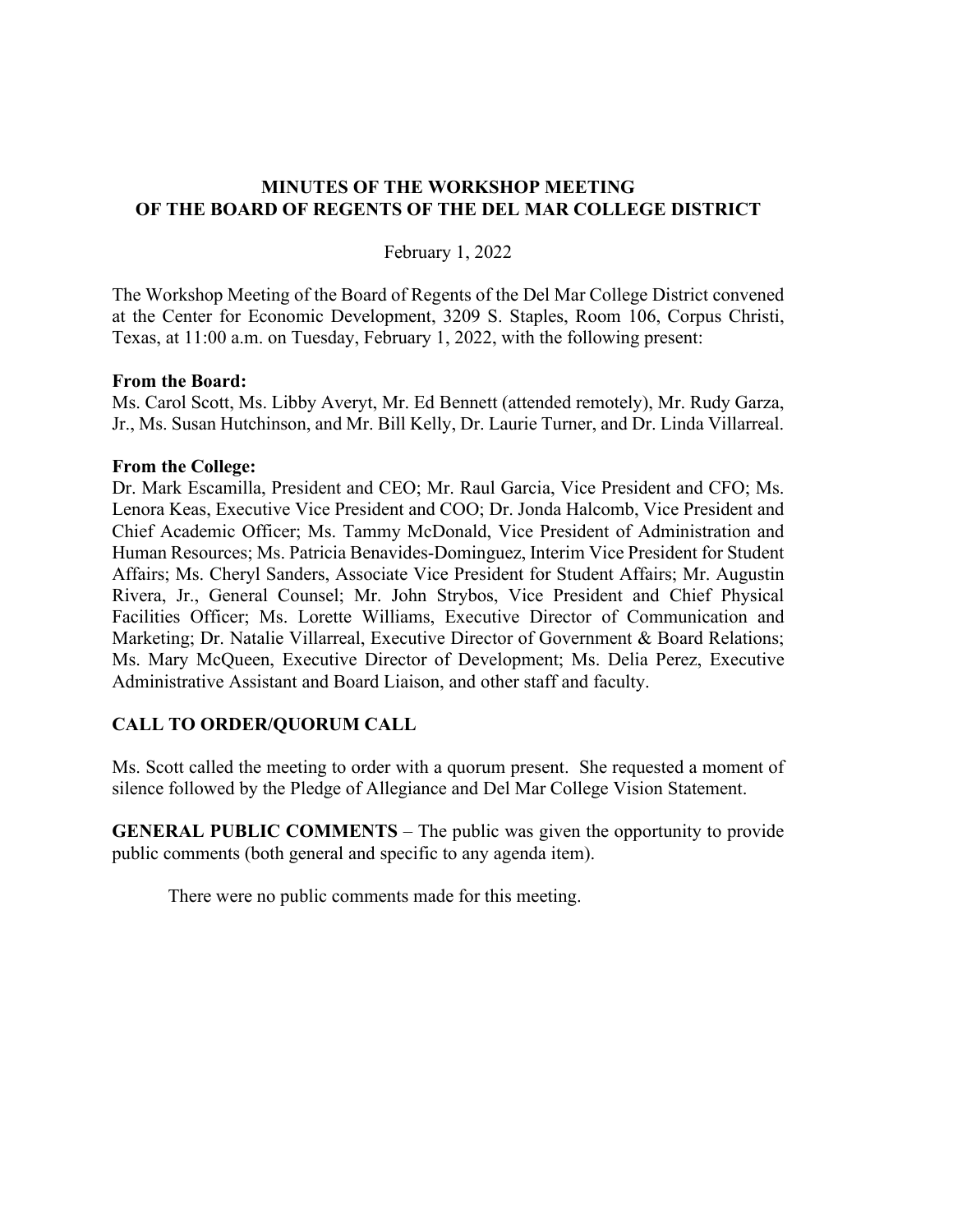# **ITEMS OF BUSINESS:**

1. Discussion and possible action related to 2022 redistricting project, including, development of proposed illustrative redistricting plan, logistics, timeline, and other related matters ………………………………………………………………………..Mr. Augustin Rivera, Jr. *(Goal 5: Workforce Development, Community Partnerships, and Advocacy)*

Mr. Rivera stated that today's meeting discussion pertained to the next step in the redistricting process. The Board was previously presented an initial assessment by Mr. David Mendez of the Bickerstaff firm in Austin. Mr. Mendez previously reported that the single member districts are out of balance as a result of the population changes over the last ten years.

Mr. Rivera introduced Mr. Cobby Caputo, also with the Bickerstaff firm, who would be presenting two different proposals, Plan A and Plan B, for the Board's consideration and input. Mr. Rivera emphasized these are proposals this is an iterative process. The objective is for the Board to come up with a proposed illustrative redistricting plan or map that will be provided to the public for additional comments during a public hearing.

Mr. Caputo indicated that at the beginning of a new decade a Board with single member districts goes through this process. He stated that the requirements of the Constitution, the 14<sup>th</sup> Amendment, is that a voting district has to be roughly equal in size to all of the other voting districts in that jurisdiction. The courts have defined equal in size to no more than a 10% deviation. Their process is to use census data and overlay it with the College's single member district boundaries and they arrive to the district size. The College is out of balance by more than 10%. Mr. Caputo described the criteria they focus on.

Mr. Caputo described the two plans they provided at today's meeting. Plan A, in this plan they just moved blocks around to make the population work; this plan has a 5% deviation and were compliant with Section 2 of the Voting Rights Act. Plan B focused more on the school district boundary lines and to make sure that the school districts, as much as possible, are in separate districts.

The Regents were provided an opportunity to discuss the plans and provide their feedback regarding the districts.

Mr. Caputo stated that he will take the feedback provided by the Board and would prepare a revised map for the Board to consider at the March workshop meeting.

Mr. Rivera concluded the presentation by providing a projected timeline that will include a Public Hearing and final approval anticipated for April.

2. Discussion related to Annual Ethics Update…..…………………….Mr. Augustin Rivera, Jr. *(Goal 5: Workforce Development, Community Partnerships, and Advocacy)*